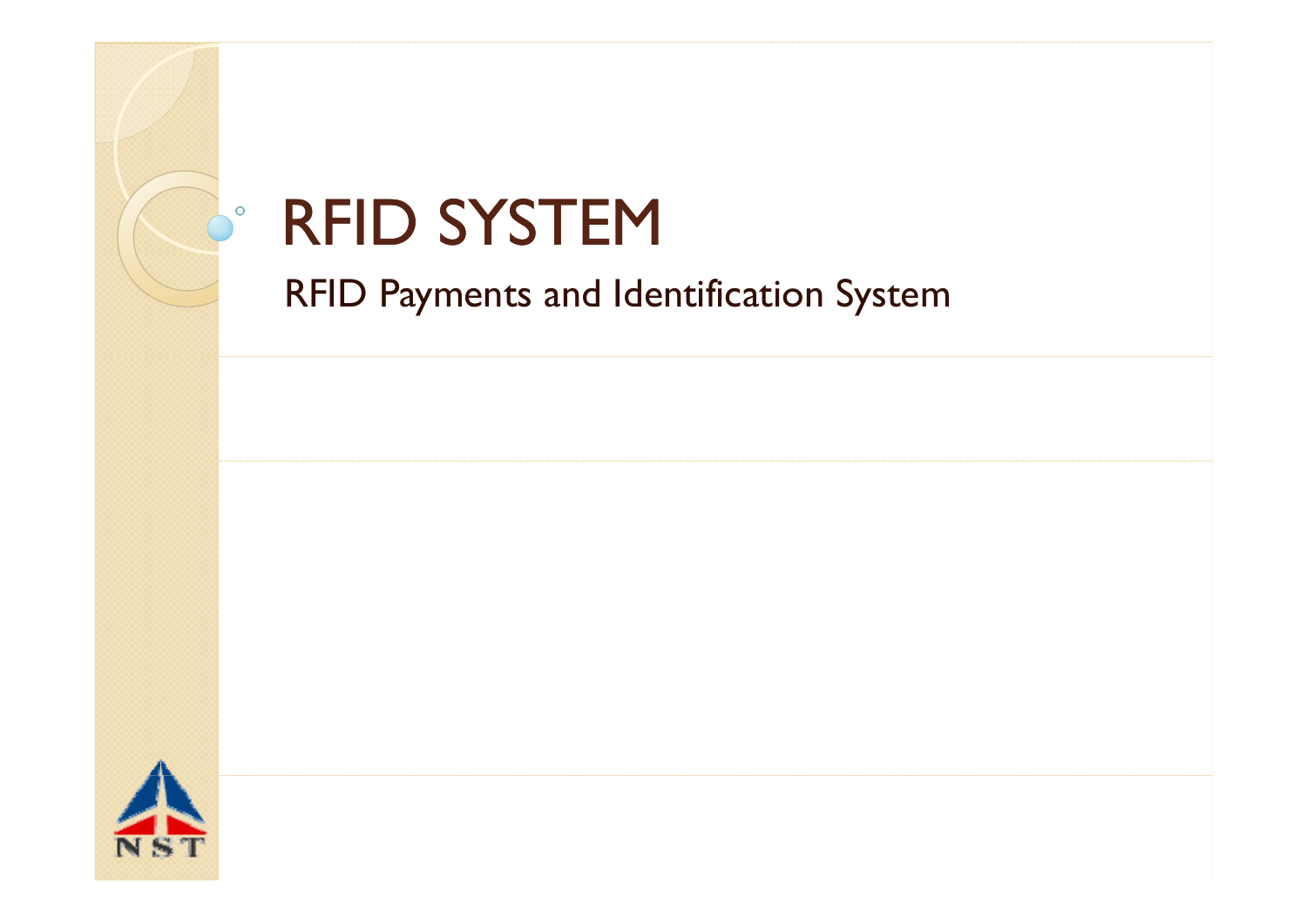

# RFID-What it is?

- Radio-frequency identification (RFID) is an automatic identification method, relying on storing and remotely retrieving data using devices called RFID tags or transponders.
- RFID (radio frequency identification) is a technology that incorporates the use of electromagnetic or electrostatic coupling in the radio frequency (RF) portion of the electromagnetic spectrum to uniquely identify an object, animal, or person.
- An alternative to bar code.
- RFID is also called dedicated short range communication (DSRC).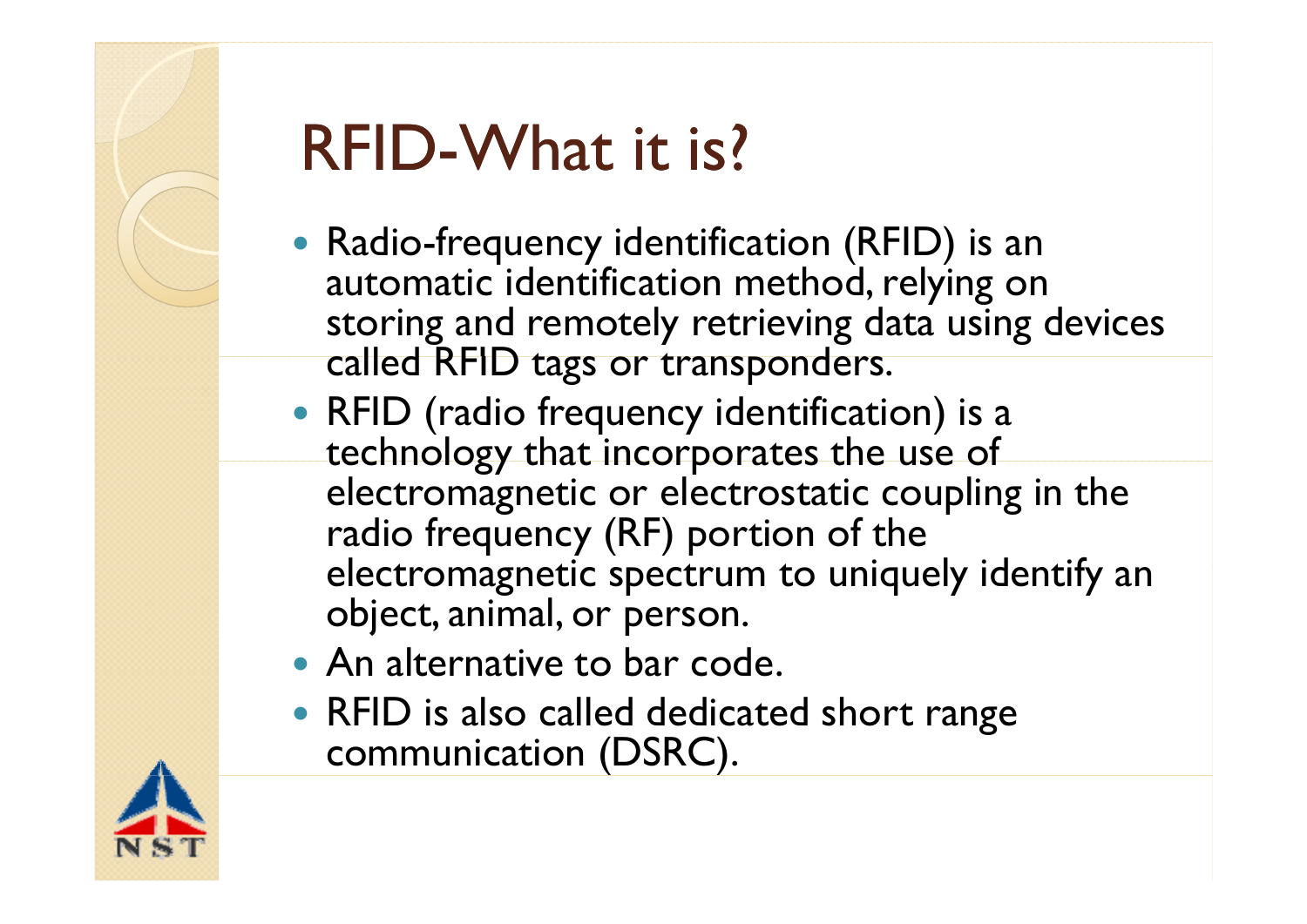

# Uses of RFID

- Used where unique identification is needed.
- Gaming Zone
- Large Retail companies – Product Tracking.
- Hospitals & Nursing Homes Patient Tagging .
- Airports Baggage Tracking.
- Security Applications Contactless Smart Cards.
- RFID Readers could also WRITE onto Tags.
- RFID Sensors to sense temperature, movement, radiation, food quality.
- Passports-UK, Australia, Finland, Ireland.
- RFID is used in Libraries.
- Replacing Barcodes.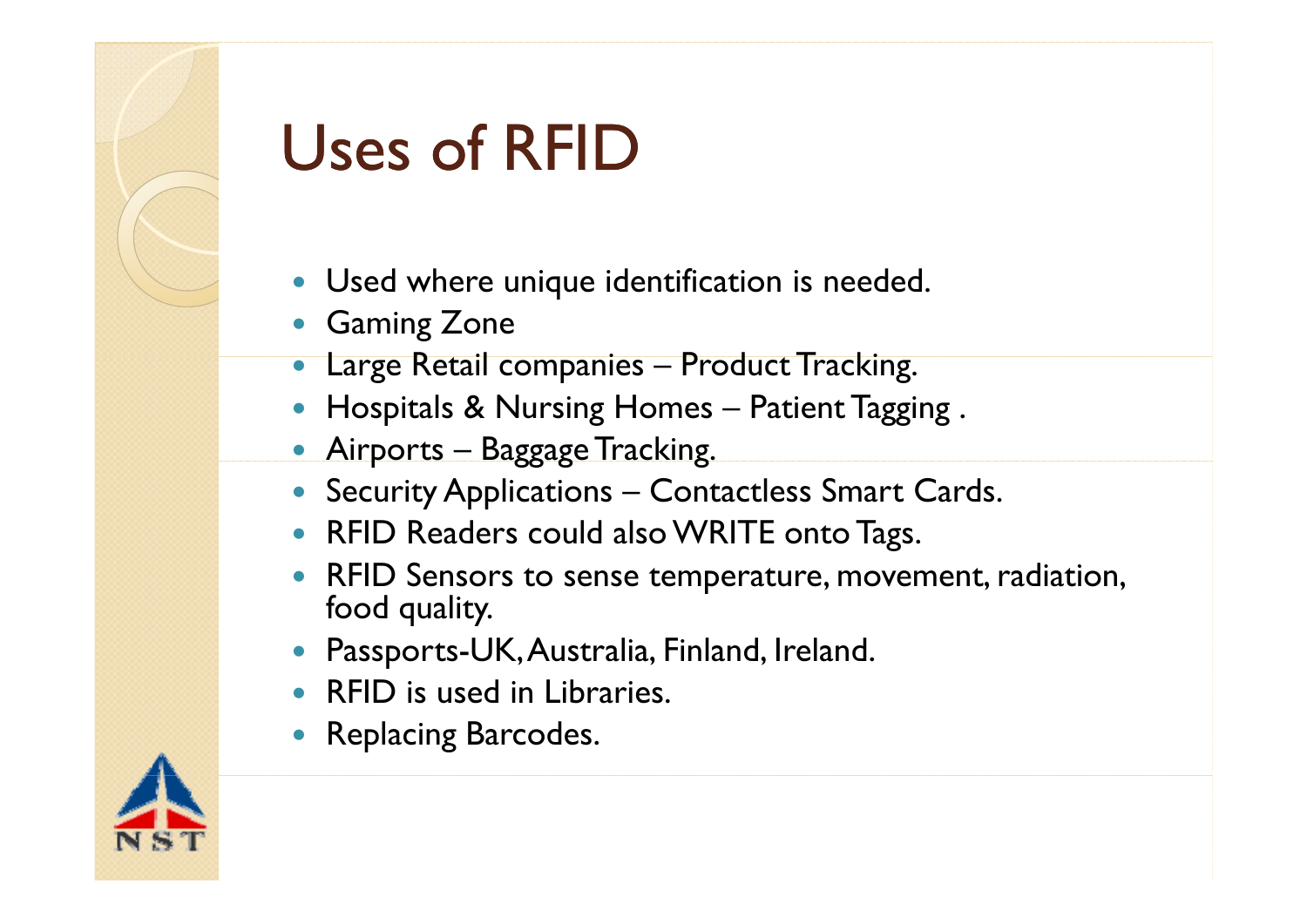

# **The Elements of an RFID System**

RFID systems fundamentally consist of four elements: the RFID tags themselves, the RFID readers, the antennas and choice of radio characteristics, and the com puter network (if any) that is used to connect the readers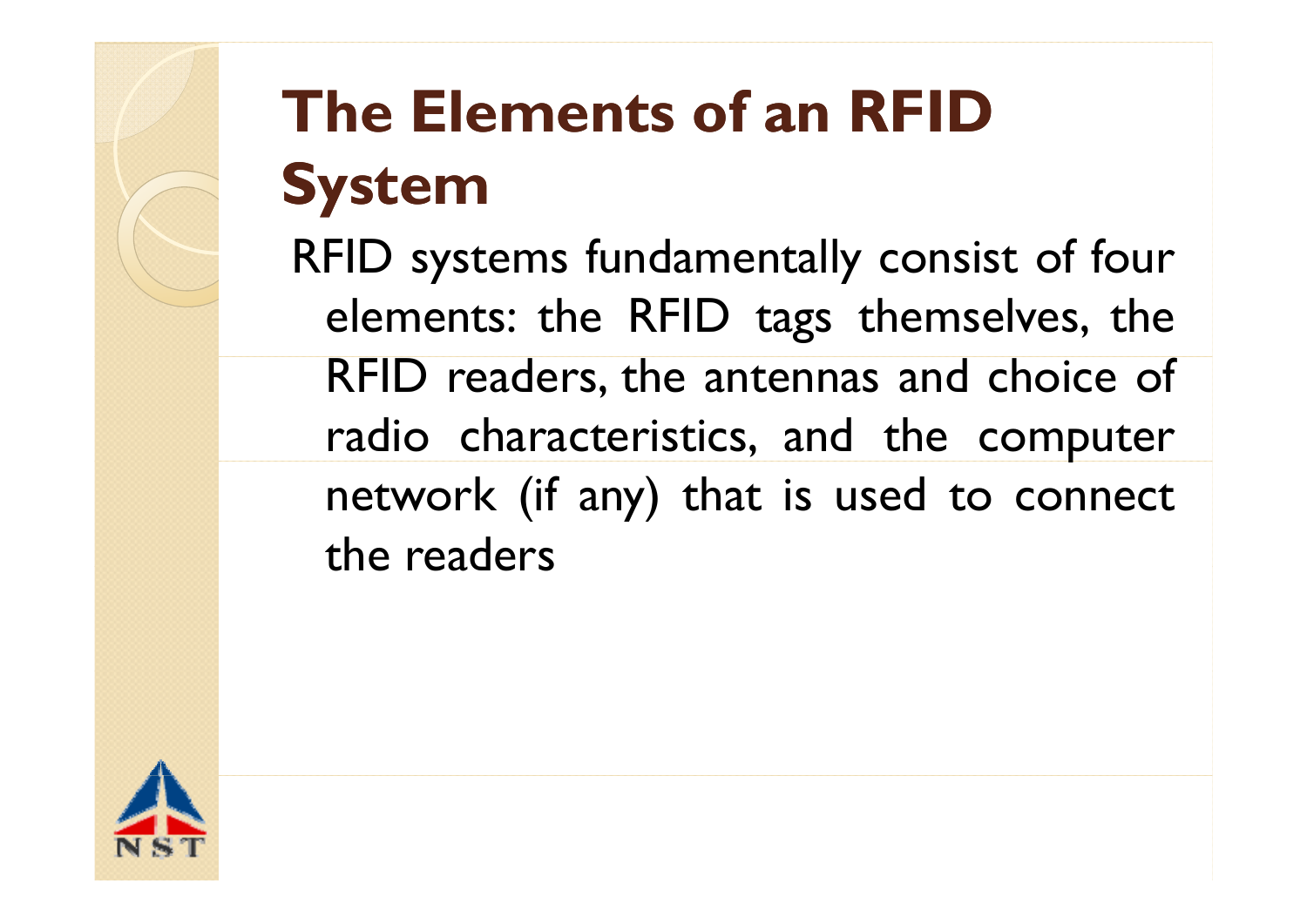

# *RFID Tags*

The tag is the basic building block of RFID. Each tag consists of an antenna and <sup>a</sup> small silicon chip that contains <sup>a</sup> radio receiver, <sup>a</sup> radio modulator for sending a response back to the reader, control logic, some amount of memory, and <sup>a</sup> power system. The power system can be completely powered by the incoming RF signal, in which case the tag is known as a *passive tag. An RFID tag that does not contain <sup>a</sup> power source. The reader is transmitting RF signals. This electromagnetic fi ld <sup>e</sup> - generate d by <sup>t</sup> he rea der - powers <sup>t</sup> he ta g and enables it to send back information stored on the chi p. Alternatively,* the t a g's powe r s ystem can have <sup>a</sup> battery, in which case the tag is known as an *active tag.*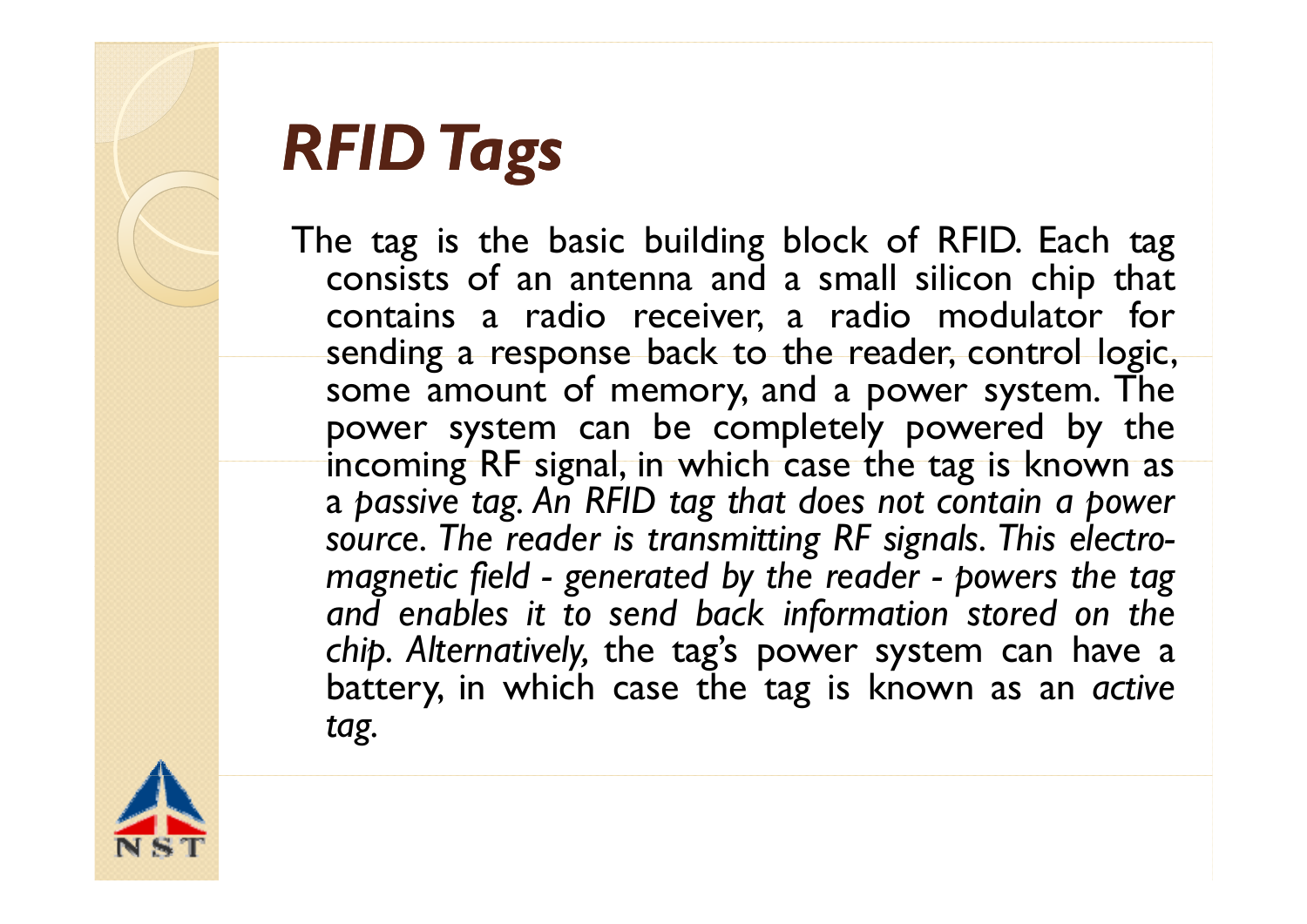

#### *RFID Tags cont …*

- The primary advantages of active tags are their reading range and reliability. The tags also tend to be more reliable because they do not need <sup>a</sup> continuous radio signal to power their electronics.
- Passive tags, on the other hand, can be much smaller and cheaper than active ones because they don't have batteries. Another advantage is their longer shelf life: Whereas an active tag's batteries may last only <sup>a</sup> few years, <sup>a</sup> passive tag could in principle be read many decades after the chip was manufactured.
- Between the active and the passive tags are the *semi-passive tags. These tags have <sup>a</sup>* battery, like active tags, but still use the reader's power to transmit a message back to the RFID reader using a technique known as backscatter. These tags thus have the read reliability of an active tag but the read range of <sup>a</sup> passive tag. They also have <sup>a</sup> longer shelf life than <sup>a</sup> tag that is fully active.
- Tags come in all shapes and sizes. It can be in the form of a Key Chain, A Plastic Card, etc. The shapes of the Tag can be designed as needed.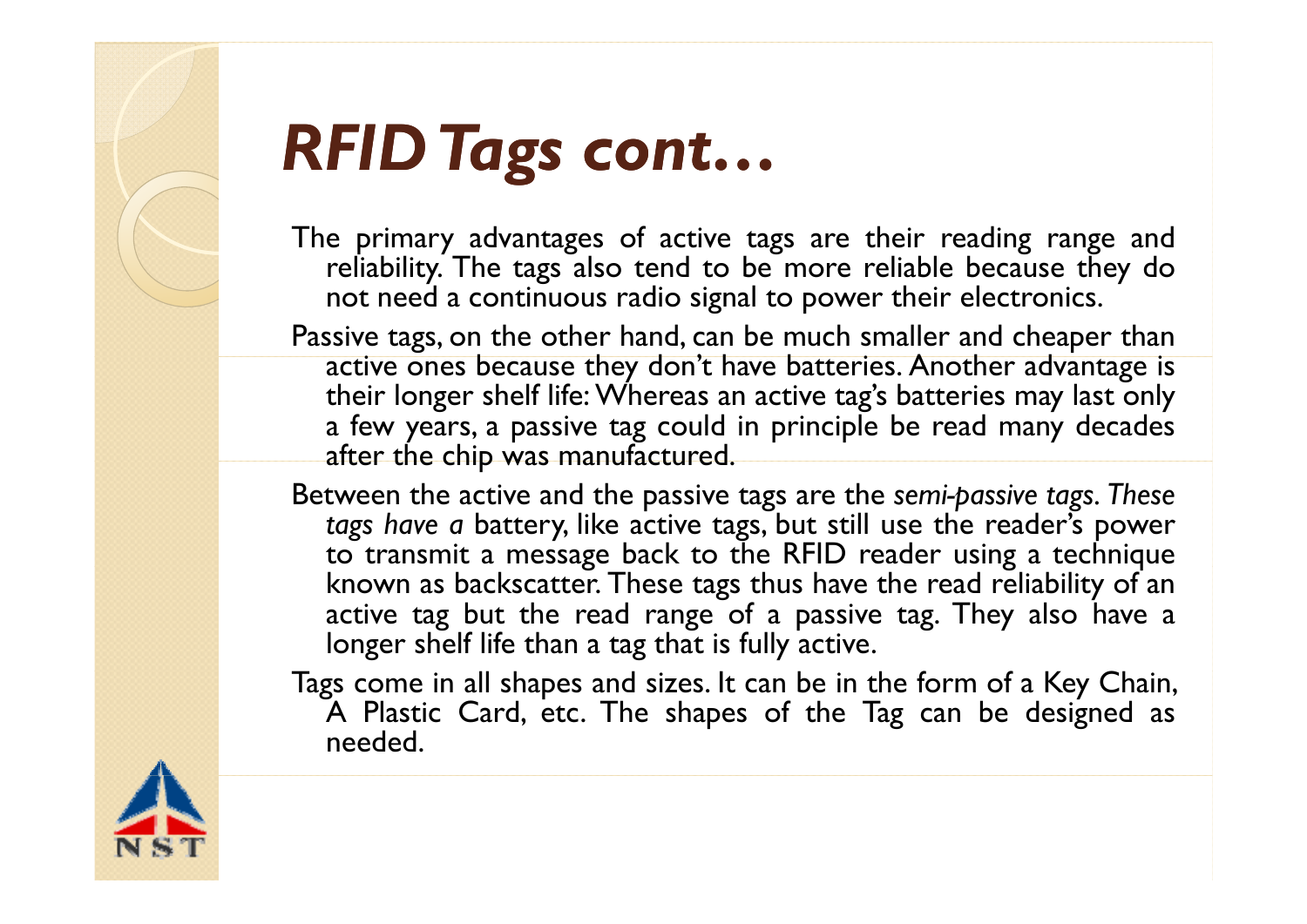

# *A few RFID Tags Designs*





### The Tags can be designed as per choice.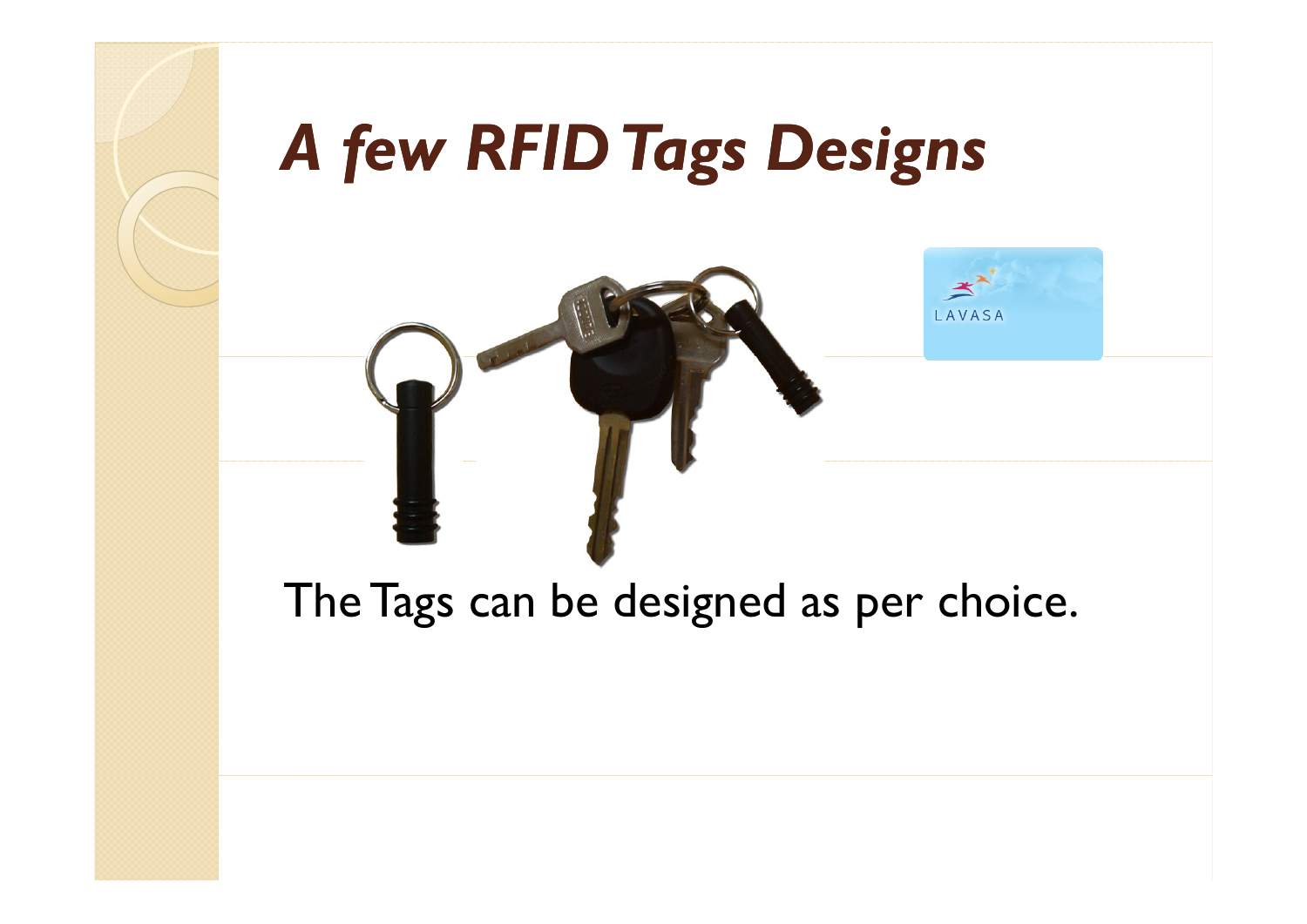

### *Readers*

- The RFID reader sends a pulse of radio energy to the tag and listens for the tag's response. The tag detects this energy and sends back a response that contains the tag's serial number and possibly other information as well.
- In simple RFID systems, the reader's pulse of energy functioned as an on -off switch; in more sophisticated systems, the reader's RF si gnal can contain commands t o the t ag, instructions to read or write memory that the tag contains, and even passwords.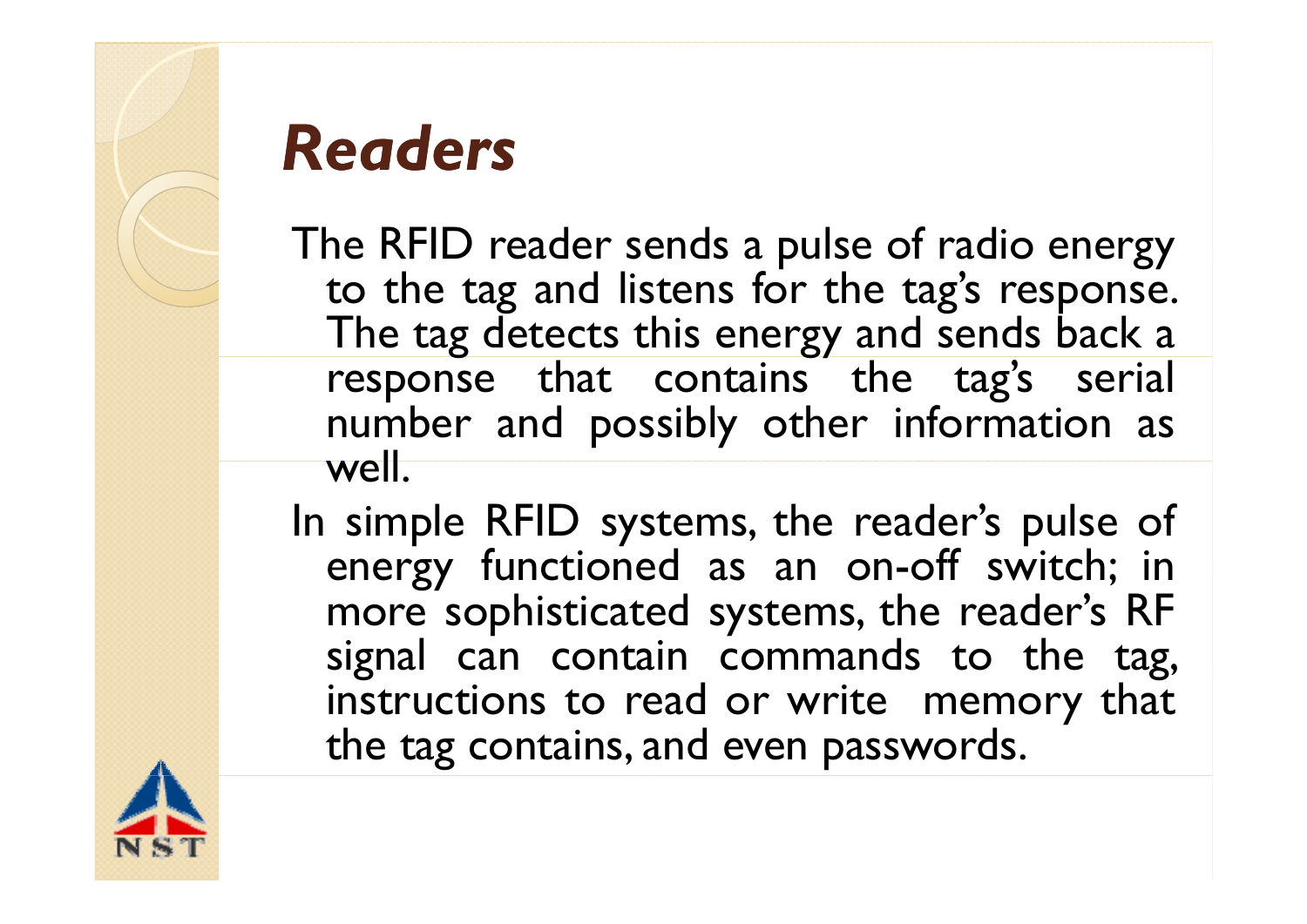

### *Readers cont…*

RFID readers are usually on, continually transmitting radio energy and awaiting any tags that enter their field of operation. However, for some applications, this is unnecessary and could be undesirable in battery-powered devices that need to conserve energy. Thus, it is possible to configure an RFID reader so that it sends the radio pulse only in response to an external event. For example, most electronic toll collection systems have the reader constantly powered up so that every passing car will be recorded. On the other hand, RFID scanners used in veterinarian's offices are frequently equipped with triggers and power up the only when the trigger is pulled.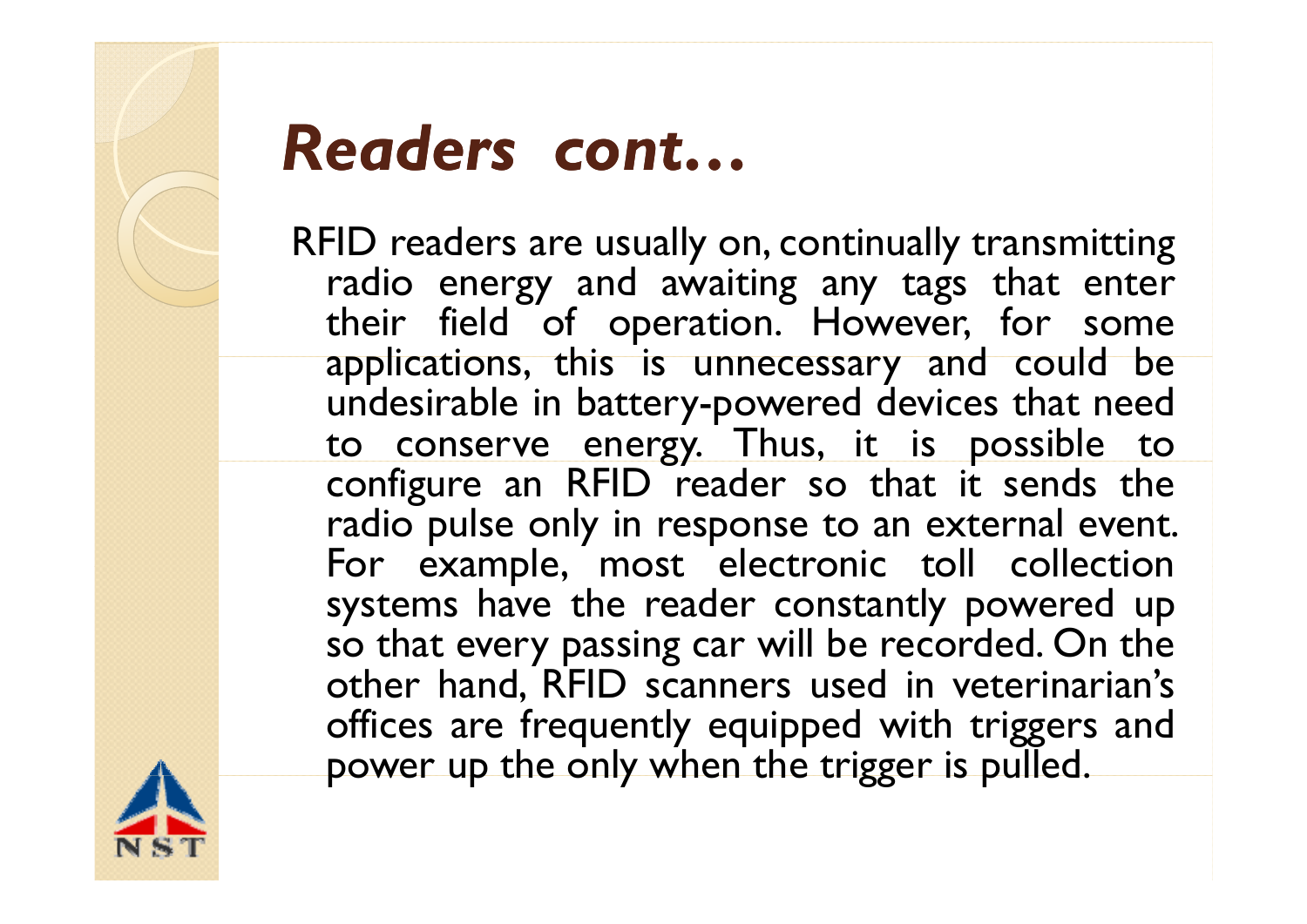

### *Antennas and Radio*

- The RFID physical layer consists of the actual radios and antennas used to couple the reader to the tag so that information can be transferred between the two.
- Radio energy is measured by two fundamental characteristics: the *frequencies at which it oscillates and the strength or <i>power of those oscillations.*
- Most RFID systems use the so-called *unlicensed spectrum, which is <sup>a</sup> specific* par<sup>t</sup> of the spectrum set aside for use without a radio license. Popular bands are the low-frequency (LF) band at 125-134.2KHz, the high-frequency band at 13.56MHz, the ultrahighfrequency (UHF) band at 915MHz (in North America; varies in other regions), and the industrial, scientific, and medical (ISM) band at 2.4GHz.
- Building proximity cards, automobile immobilizer chips, and implantable RFID ampoules tend to operate in the LF band. The FDA has adopted the HF band for RFID systems used for prescription drugs. The EPC system operates in the HF and UHF bands, although early deployments are favoring the UHF band.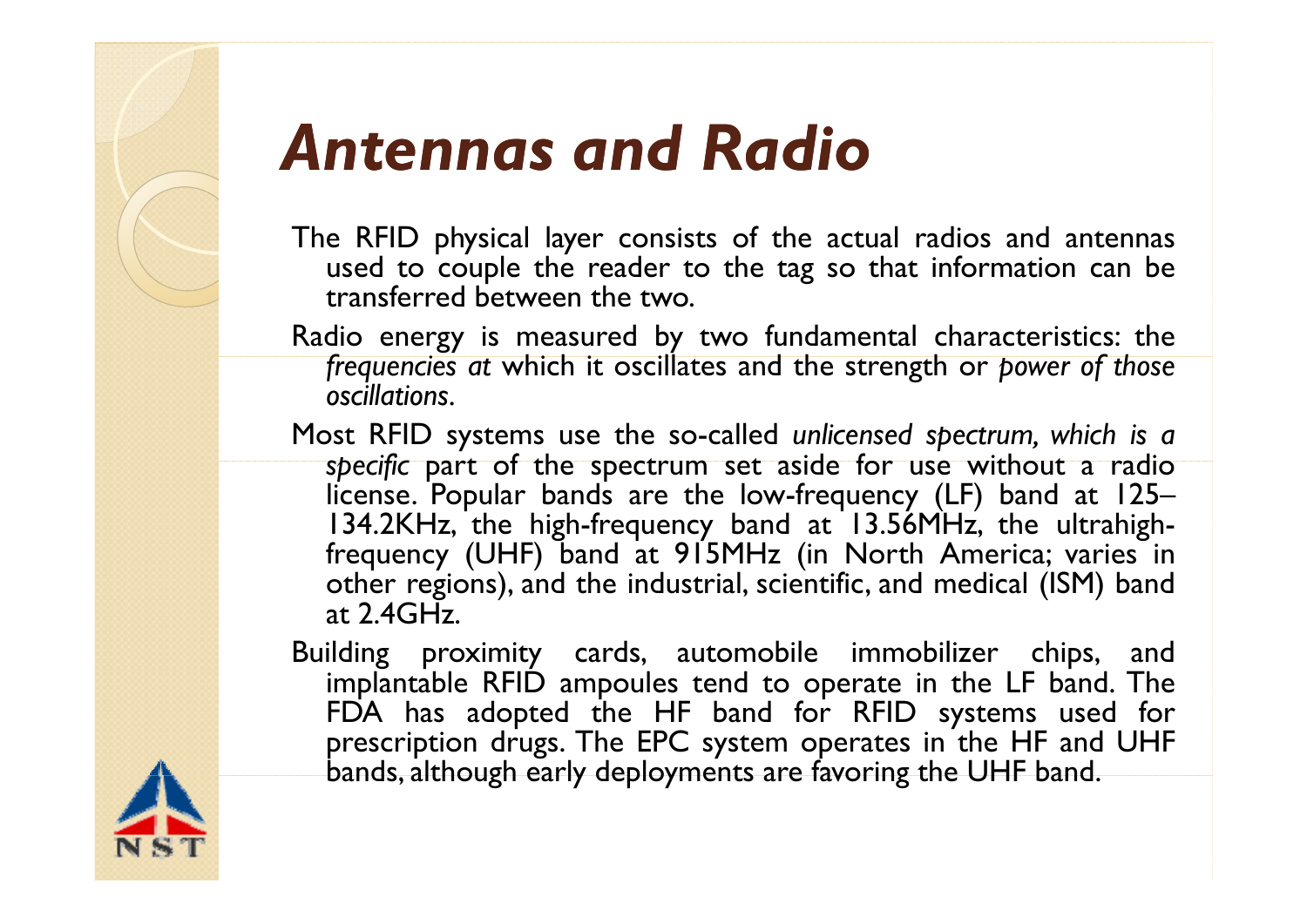# *Antennas and Radio cont …*

As with most radio systems, the larger the antenna on the reader and the tag, the better an RFID system will work because large antennas are generally more efficient at transmitting and receiving radio power than are small antennas. Thus, <sup>a</sup> large antenna on the reade r means that more powe r can be sent t o the RFID tag and more of the tag's emitted energy can be collected and analyzed. A large antenna on the tag means that more of the power can be collected and used to power the chip. Likewise, <sup>a</sup> large antenna on the chip means that more power can be transmitted back to the reader.

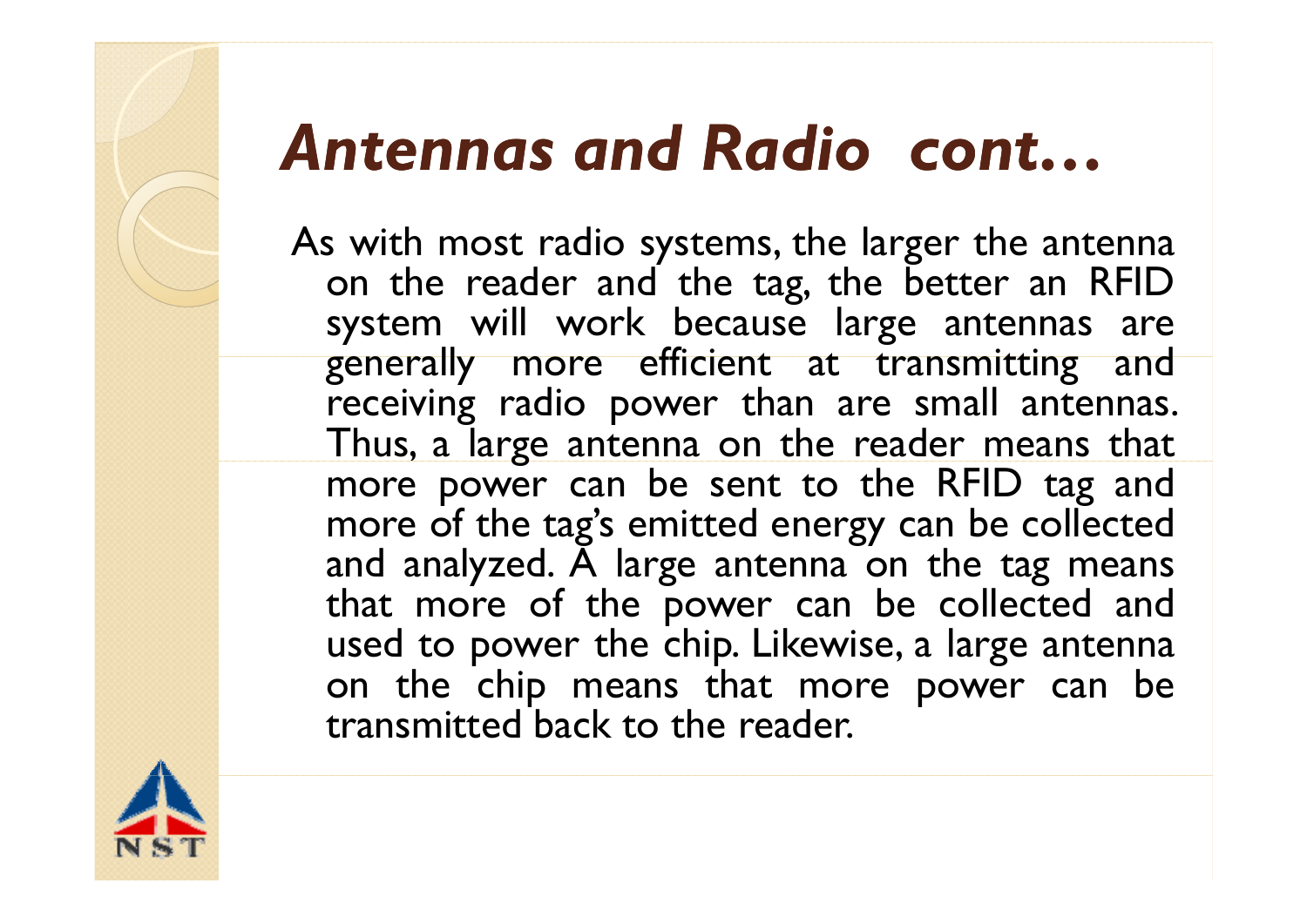

## *The Network*

- Most RFID tags transmit <sup>a</sup> number and nothing more. So what does <sup>a</sup> typical reade r do with <sup>a</sup> typical 96-bit numbe r like 79,228,162,514,264,337,593, 543,950,335?6 In most cases, the reader sends it to <sup>a</sup> computer.
- What the computer does with the RFID code depends on the application. With an access-control system, the computer might look to see if the RFID number is present on a list of numbers that's allowed access to a particular door or location. If the number is present, the computer might energize a solenoid that would unlock the door. In the case of the Gaming Zone paymen<sup>t</sup> system, the tag's serial number and the stored amount value authorizes <sup>a</sup> gaming system with the amount value stored and also update the stored value of the RFID Tag.
- Now, customers do not even need <sup>a</sup> wallet because they can use special keychain to pay. Contactless technology is also enabling businesses to learn more about their customers through the collection and storage of vital information of buying patterns. This same type of technology can be used for personnel access, ticketing, payTV, gaming, and payphone applications.